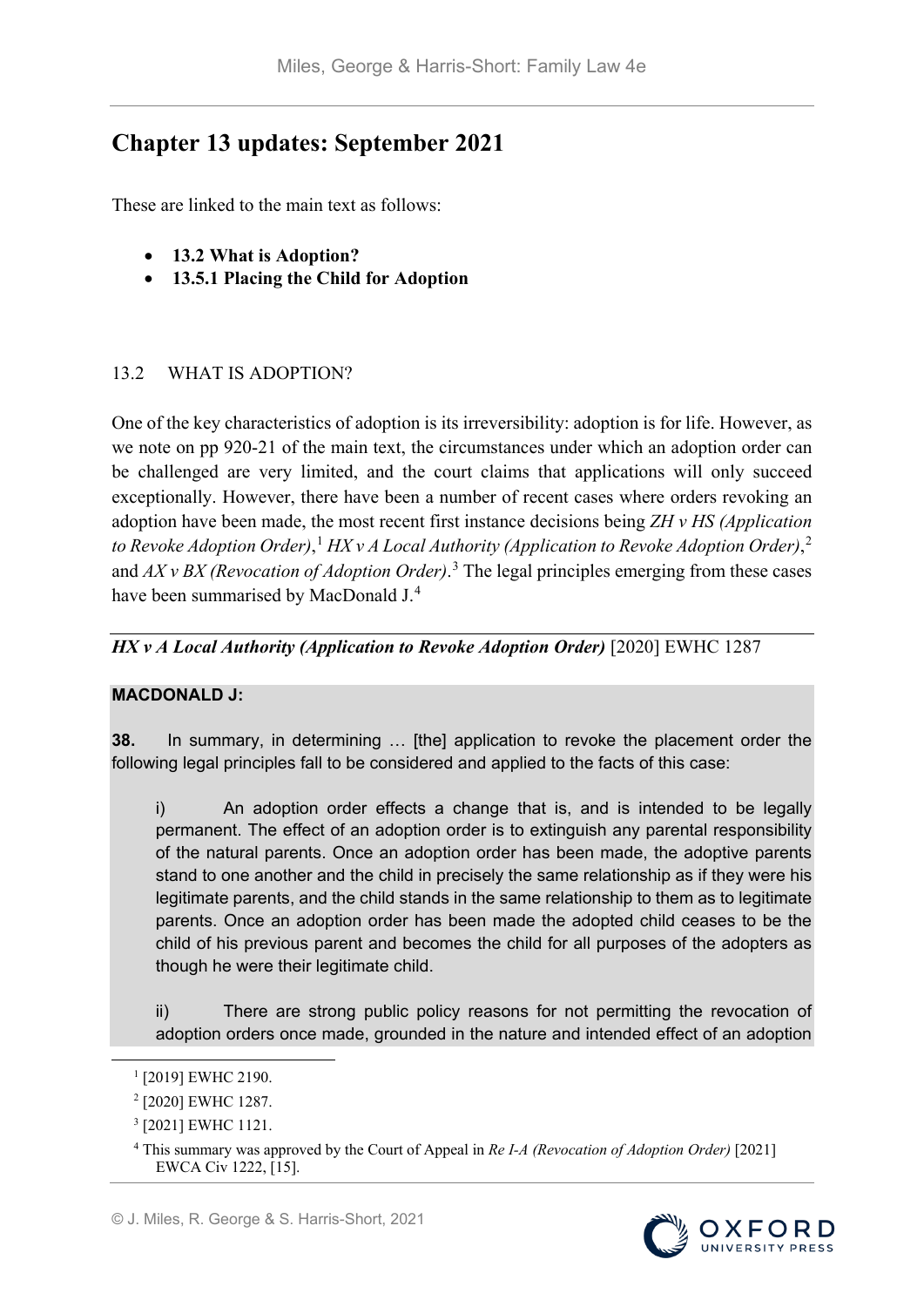order but also in the grave damage that would be done to the lifelong commitment of adopters to their adoptive children if there was a possibility of the child, or indeed the parents, subsequently challenging the validity of the order and in the dramatic adverse effect on the number of prospective adopters available if prospective adopters thought that the natural parents could, even in limited circumstances, secure the return of the child after the adoption order was made.

iii) Within this context, the courts discretion under the inherent jurisdiction to revoke a lawfully made adoption order is severely curtailed and can only be exercised in highly exceptional and very particular circumstances.

iv) Those highly exceptional circumstances must comprise more than mistake or misrepresentation or serious injustice and amount to a *fundamental* breach of natural justice.

As Polly Morgan comments, 'while there are commonalities among many of the cases …, there is no single unifying thread other than exceptionality – and exceptionality as an argument can only go so far when the cases start to stack up'.[5](#page-1-0) Despite the summary that MacDonald J offers, it is difficult to identify a terribly principled approach to the court's decisions, which seem to turn on a rather unpredictable assessment of by individual judges. It is also an interesting insight into the court's use of its inherent jurisdiction to undo the effects of orders made under a statutory scheme.<sup>[6](#page-1-1)</sup>

## 13.5.1 PLACING THE CHILD FOR ADOPTION

## **Placing the child with the birth parent's consent**

From pp 937-942 of the main text, we discuss children placed for adoption with parental consent, and give particular attention to the question of whether the father of a child needs to be notified of (i) the existence of his child and (ii) the mother's intention to adopt, if he does not otherwise know that information. We included in passing a reference to the major review of this question undertaken by Cobb J in *Re H (Care and Adoption: Assessment of Wider Family)*, [7](#page-1-2) but the issue has subsequently been considered by the Court of Appeal.

In *Re A, B and C (Adoption: Notification of Fathers and Relatives)*, [8](#page-1-3) Peter Jackson LJ (with whom Sir Andrew McFarlane P and Nicola Davis LJ agreed) gave a characteristically detailed judgment, which set out the legal framework from paragraphs 27 to 80, followed by his analysis



<span id="page-1-0"></span> <sup>5</sup> Morgan (2020).

<span id="page-1-1"></span> $6$  On the inherent jurisdiction, see 8.7.

<sup>7</sup> [2019] EWFC 10; see p 942, fn 104.

<span id="page-1-3"></span><span id="page-1-2"></span><sup>8</sup> [2020] EWCA Civ 41.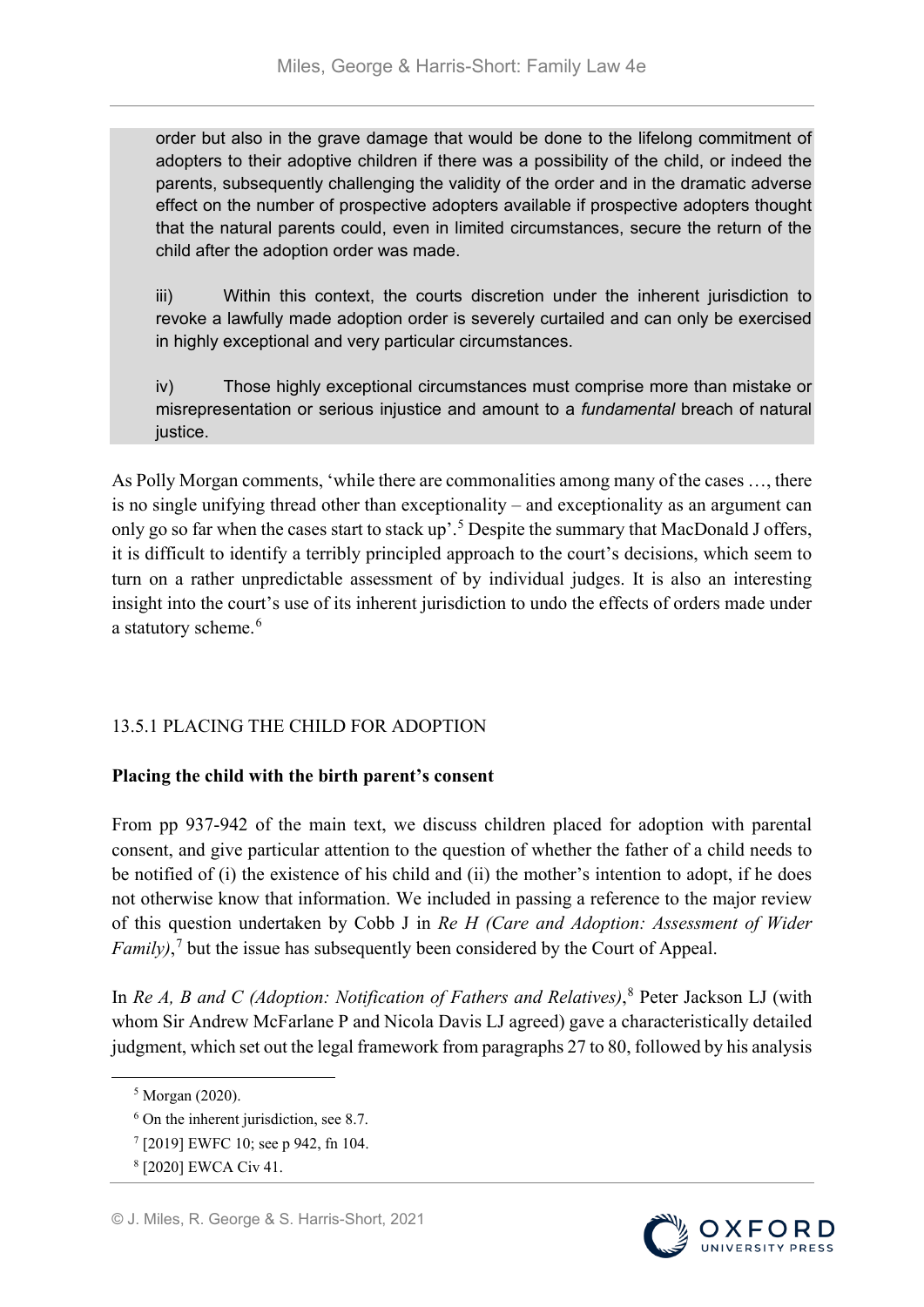from paragraphs 81 to 88, and a lengthy summary at paragraph 89, before turning to the facts of the particular cases before the court. Having assessed all the previous case law, including that which is set out in the main text of our book, Jackson LJ concluded that 'the balance that has been struck between the competing interests in these difficult cases is a sound one and there is no need for any significant change of approach'.[9](#page-2-0)

From there, the court went on to consider three core issues:

**1. Whether the welfare of the child is paramount in the decision of whether to inform the father or other relatives about the proceedings:**

Jackson LJ noted that there was some uncertainty about whether the welfare principle applies to this issue or not, and there were observations in *C v XYZ County Council* and later cases that seemed to suggest that it does.<sup>[10](#page-2-1)</sup> However, in *Re A, B and C* the court took the view that welfare was not paramount in such a decision: 'while child welfare, prompt decision-making and a comprehensive review of every relevant factor, including those mentioned in the checklists, are all central to the notification decision, the decision is not one that is formally governed by the provisions of s.1 of the CA 1989 or of the ACA 2002 and the welfare of the child is not the paramount consideration of the local authority and the court in this context'.<sup>[11](#page-2-2)</sup>

#### **2. Consistency:**

The court noted that decisions about adoption are made by both courts and by social workers, and that the decisions about notification might apply both to putative fathers and to other family members. The court held that there should be consistency of approach where possible, but '[t]he factors that govern the outcome will depend on the facts of the case, not on the identity of the relative or of the decision-maker'.[12](#page-2-3)

#### **3. Urgency and thoroughness of procedure:**

While suggesting that it was not for the court to tell social workers how to manage their procedures in cases such as this, Jackson LJ went on to set out some detailed guidance which was designed to assist social workers<sup>[13](#page-2-4)</sup> and courts.<sup>[14](#page-2-5)</sup> Most of these matters are procedural rather than being focused on the substantive law.

From there, Jackson LJ offered a lengthy summary of his conclusions.

*Re A, B and C (Adoption: Notification of Fathers and Relatives)* [2020] EWCA Civ 41

#### **PETER JACKSON LJ:**

<span id="page-2-0"></span>9 Ibid, [80].



<span id="page-2-1"></span><sup>&</sup>lt;sup>10</sup> [2007] EWCA Civ 1206; see pp 938-40 of the main text for relevant extracts.

<span id="page-2-2"></span><sup>11</sup> [2020] EWCA Civ 41, [84].

<span id="page-2-3"></span><sup>12</sup> Ibid, [85].

<span id="page-2-4"></span><sup>13</sup> Ibid, [87].

<span id="page-2-5"></span><sup>14</sup> Ibid, [88].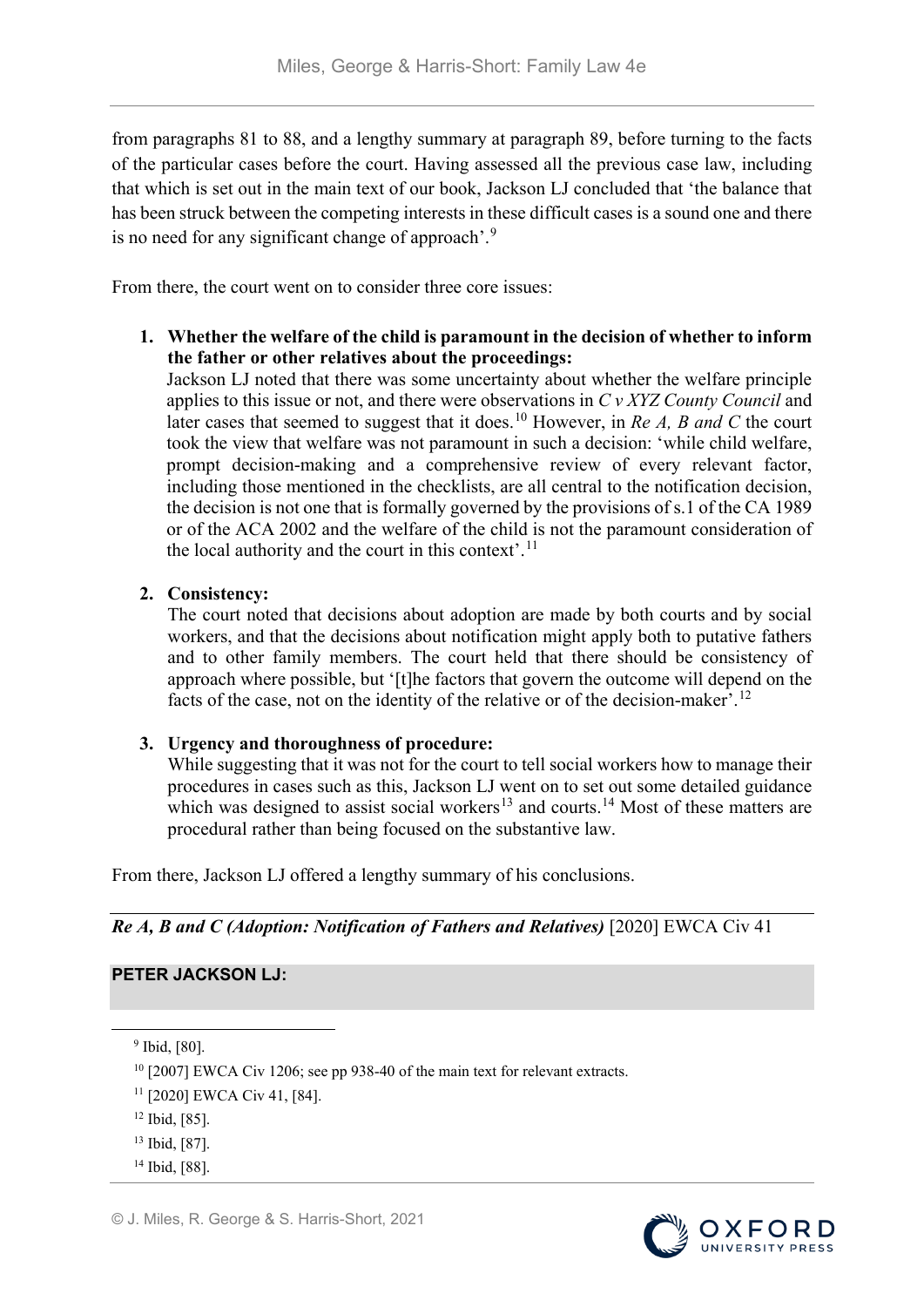**89.** The principles governing decisions (by local authorities as adoption agencies or by the court) as to whether a putative father or a relative should be informed of the existence of a child who might be adopted can be summarised in this way.

1. The law allows for 'fast-track' adoption with the consent of all those with parental responsibility, so in some cases the mother alone. Where she opposes notification being given to the child's father or relatives her right to respect for her private life is engaged and can only be infringed where it is necessary to do so to protect the interests of others.

2. The profound importance of the adoption decision for the child and potentially for other family members is clearly capable of supplying a justification for overriding the mother's request. Whether it does so will depend upon the individual circumstances of the case.

3. The decision should be prioritised and the process characterised by urgency and thoroughness.

4. The decision-maker's first task is to establish the facts as clearly as possible, mindful of the often limited and one-sided nature of the information available. The confidential relinquishment of a child for adoption is an unusual event and the reasons for it must be respectfully scrutinised so that the interests of others are protected. In fairness to those other individuals, the account that is given by the person seeking confidentiality cannot be taken at face value. All information that can be discovered without compromising confidentiality should therefore be gathered and a first-hand account from the person seeking confidentiality will normally be sought. The investigation should enable broad conclusions to be drawn about the relative weight to be given to the factors that must inform the decision.

5. Once the facts have been investigated the task is to strike a fair balance between the various interests involved. The welfare of the child is an important factor but it is not the paramount consideration.

6. There is no single test for distinguishing between cases in which notification should and should not be given but the case law shows that these factors will be relevant when reaching a decision:

(1) *Parental responsibility*. The fact that a father has parental responsibility by marriage or otherwise entitles him to give or withhold consent to adoption and gives him automatic party status in any proceedings that might lead to adoption. Compelling reasons are therefore required before the withholding of notification can be justified.

(2) *Article 8 rights*. Whether the father, married or unmarried, or the relative have an established or potential family life with the mother or the child, the right to a fair hearing is engaged and strong reasons are required before the withholding of notification can be justified.

(3) *The substance of the relationships*. Aside from the presence or absence of parental responsibility and of family life rights, an assessment must be made of the substance of

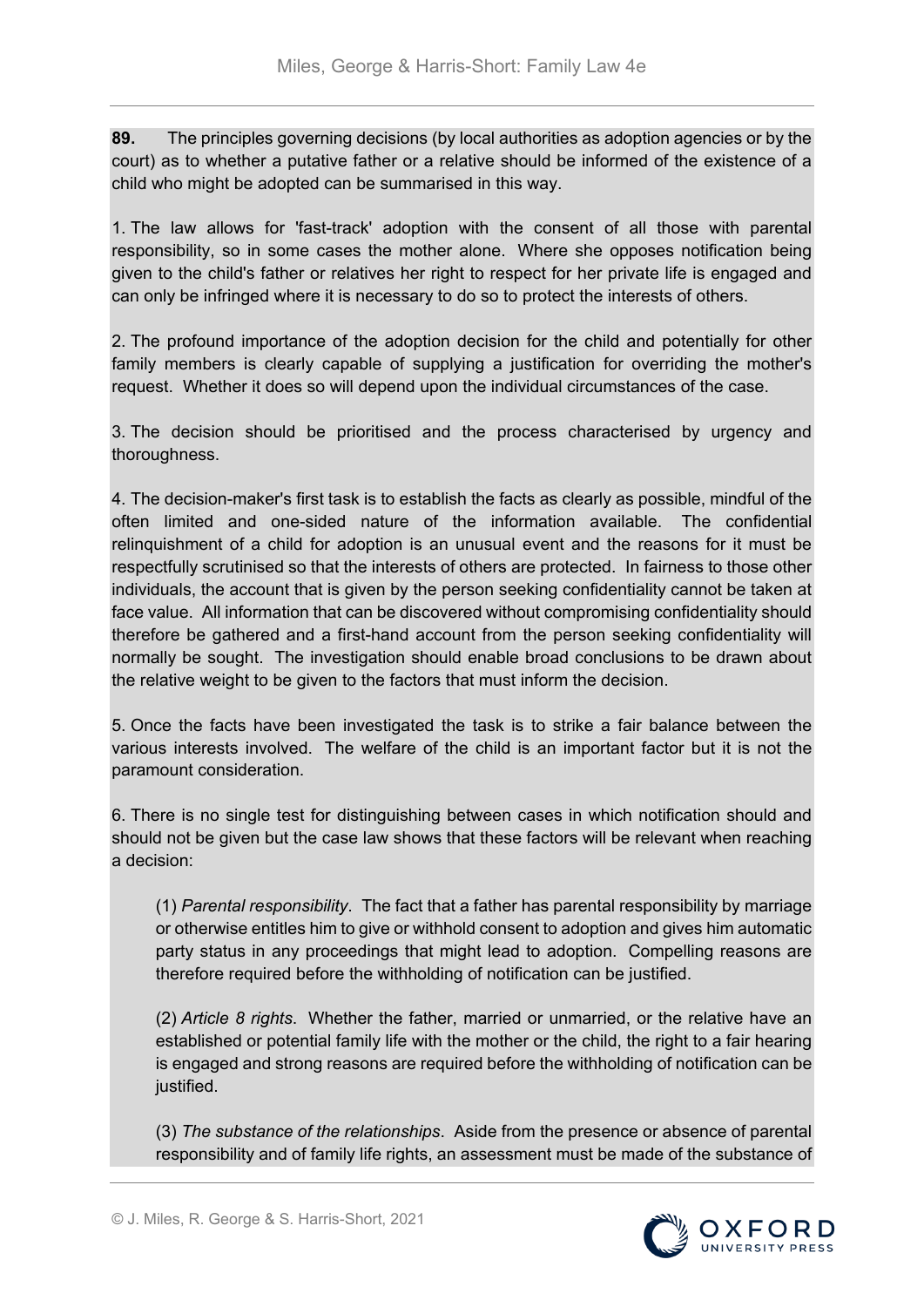the relationship between the parents, the circumstances of the conception, and the significance of relatives. The purpose is to ensure that those who are necessarily silent are given a notional voice so as to identify the possible strengths and weaknesses of any argument that they might make. Put another way, with what degree of objective justification might such a person complain if they later discovered they had been excluded from the decision? The answer will differ as between a father with whom the mother has had a fleeting encounter and one with whom she has had a substantial relationship, and as between members of the extended family who are close to the parents and those who are more distant.

(4) *The likelihood of a family placement being a realistic alternative to adoption*. This is of particular importance to the child's lifelong welfare as it may determine whether or not adoption is necessary. An objective view, going beyond the say-so of the person seeking confidentiality, should be taken about whether a family member may or may not be a potential carer. Where a family placement is unlikely to be worth investigating or where notification may cause significant harm to those notified, this factor will speak in favour of maintaining confidentiality; anything less than that and it will point the other way.

(5) *The physical, psychological or social impact on the mother or on others of notification being given*. Where this would be severe, for example because of fear arising from rape or violence, or because of possible consequences such as ostracism or family breakdown, or because of significant mental health vulnerability, these must weigh heavily in the balancing exercise. On the other hand, excessive weight should not be given to short term difficulties and to less serious situations involving embarrassment or social unpleasantness, otherwise the mother's wish would always prevail at the expense of other interests.

(6) *Cultural and religious factors*. The conception and concealed pregnancy may give rise to particular difficulties in some cultural and religious contexts. These may enhance the risks of notification, but they may also mean that the possibility of maintaining the birth tie through a family placement is of particular importance for the child.

(7) *The availability and durability of the confidential information*. Notification can only take place if there is someone to notify. In cases where a mother declines to identify a father she may face persuasion, if that is thought appropriate, but she cannot be coerced. In some cases, the available information may mean that the father is identifiable, and maternal relatives may also be identifiable. The extent to which identifying information is pursued is a matter of judgement. Conversely, there will be cases where it is necessary to consider whether any confidentiality is likely to endure. In the modern world secrets are increasingly difficult to keep and the consequences, particularly for the child and any prospective adopters, of the child's existence being concealed but becoming known to family members later on, sometimes as a result of disclosure by the person seeking confidentiality, should be borne in mind.

(8) *The impact of delay*. A decision to apply to court and thereafter any decision to notify

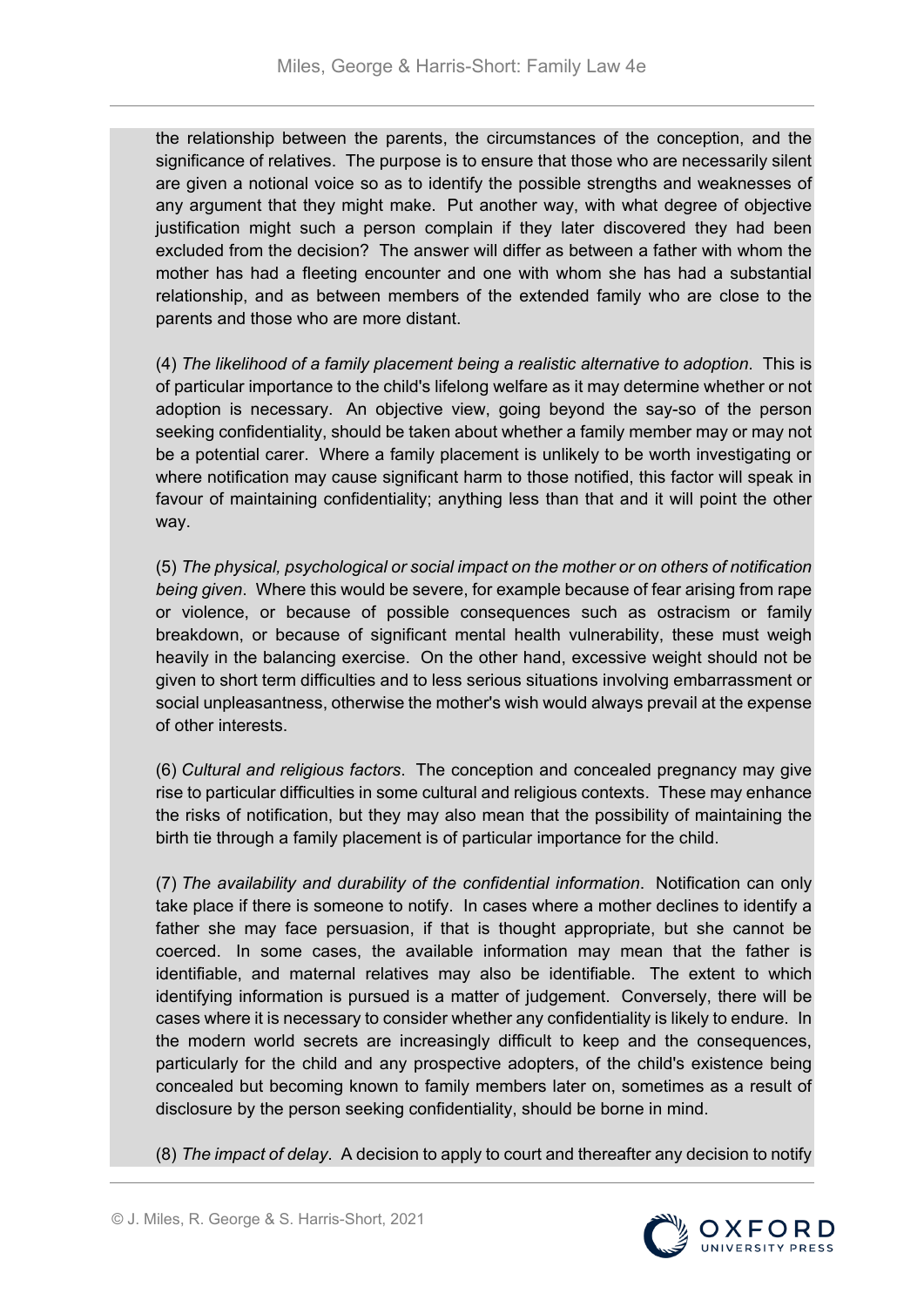will inevitably postpone to some extent the time when the child's permanent placement can be confirmed. In most cases, the importance of the issues means that the delay cannot be a predominant factor. There may however be circumstances where delay would have particularly damaging consequences for the mother or for the child; for example, it would undoubtedly need to be taken into account if it would lead to the withdrawal of the child's established carers or to the loss of an especially suitable adoptive placement.

(9) *Any other relevant matters*. The list of relevant factors is not closed. Mothers may have many reasons for wishing to maintain confidentiality and there may be a wide range of implications for the child, the father and for other relatives. All relevant matters must be considered.

7. It has rightly been said that the maintenance of confidentiality is exceptional, and highly exceptional where a father has parental responsibility or where there is family life under [ECHR] Article 8. However, exceptionality is not in itself a test or a short cut; rather it is a reflection of the fact that the profound significance of adoption for the child and considerations of fairness to others means that the balance will often fall in favour of notification. But the decision on whether confidentiality should be maintained can only be made by striking a fair balance between the factors that are present in the individual case.

One of the interesting elements of this judgment is that, as we noted in relation to *Re H*, there is no consideration amongst the lengthy analysis of how the UN Convention on the Rights of the Child may bear on the decisions in question. Again, it is worth emphasising the importance of this issue, and the potential for a UNCRC analysis to impact on the decision as demonstrated by Claire Fenton-Glynn in her alternative judgment for *C v XYZ County Council*. [15](#page-5-0)

An identically-constituted court returned to this issue in *Re L (Adoption: Identification of Possible Father)*. [16](#page-5-1) Here, the court considered two questions related to the issues decided in *Re A, B and C*—(i) does the same approach apply where the identity of the child's father is not certain, and (ii) should the court permit DNA testing on another child of the mother's in order to seek to determine paternity without reference to the possible father?

As to the first question, the Court of Appeal referred back to the list of relevant factors in *Re A, B and C*, saying that:

uncertainty about paternity is to be regarded as one of the other relevant matters referred to at sub-paragraph 6(9) of the summary at paragraph 89 in *A, B and C*. If the court, on all the available information, considers that there is a substantial possibility that a person may be the child's father, that will be a factor to be taken into account alongside other factors bearing on the decision concerning notification.



<span id="page-5-0"></span><sup>&</sup>lt;sup>15</sup> Fenton-Glynn (2017); see p 941 of the main text.

<span id="page-5-1"></span><sup>16</sup> [2020] EWCA Civ 577.